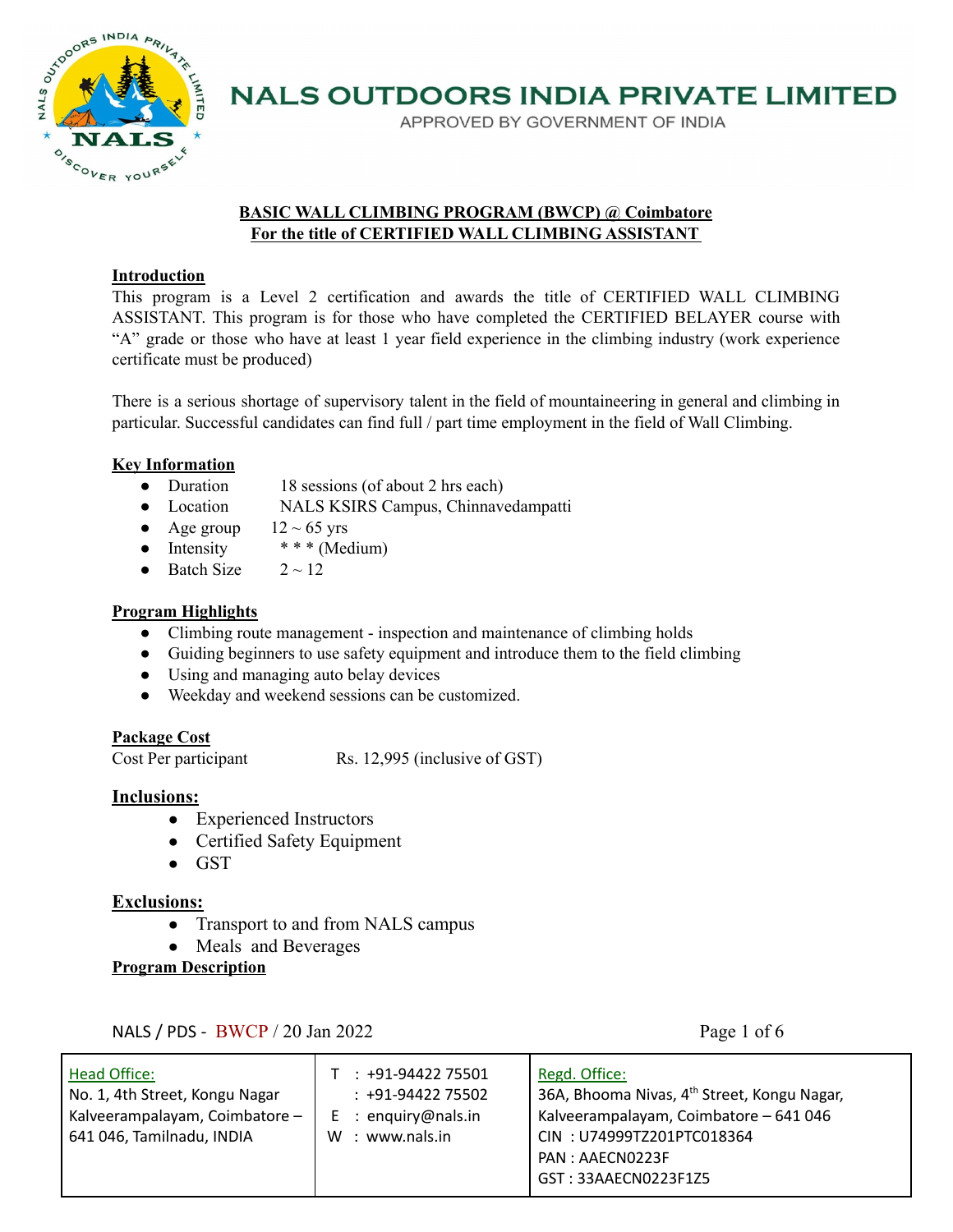

APPROVED BY GOVERNMENT OF INDIA

Participants will undergo 18 sessions of about 2 hrs each. The sessions will consist of an energetic warm up, training on the floor and later, on the climbing wall. The climber can expect to acquire the title of "CERTIFIED WALL CLIMBING ASSISTANT" in about 6 weeks as a minimum. Before the certificate is awarded, the climber will be tested in all spheres of the syllabus and this will also include speed climbing on the wall.

The program can be customized to suit your timing requirements:

- 1. Weekend option Saturday / Sunday > 0630 0830 hrs
- 2. Daily option 6 days a week > 0630 0830 hrs

## **Who can benefit?**

Adventure activities are already available in several parts of India but these activities are soon coming to every city and suburb in a big way through theme parks, climbing walls, rope courses, zip lines etc. These structures are installed, managed and operated by skilled climbers whose primary responsibility is climber safety.

- Staff of adventure parks or climbing arenas can upgrade their skills and certification
- School and college students can benefit greatly from our program since it improves their concentration and learning abilities in addition to building their physical strength.. People who are bored of traditional fitness routines will undoubtedly enjoy our program.
- Housewives neglect their health while providing dedicated service to their spouses and children. They can jumpstart their fitness and eventually improve overall health. They will find this program very exciting and see a huge jump in self esteem
- Corporate employees who want to lead a healthier lifestyle but do not have time for fitness programs or regimens on weekdays will be able to take up our program on the weekends and also get a chance to destress and relax. Corporate trainers who deliver classroom lectures and related programs will find dramatic change to their perspectives.

## **Career Opportunities**

Certified professionals with diverse skills are few and far. Full time and part time careers are coming up in several parts of India and you will find that this job is extremely fulfilling.

## **Consult your physician**

Some of the program activities will elevate the heart rate and demand physical strength and endurance. Persons with the following medical conditions are requested to consult their physician:

- BMI over 35 / Thyroid malfunction / Osteoporosis / Arthritis / High BP / Diabetes
- Physically weak / Severe back ache / Knee Problems
- Consume prescription drugs for acute ailments.

NALS  $/$  PDS - BWCP  $/$  20 Jan 2022 Page 2 of 6

| Head Office:<br>No. 1, 4th Street, Kongu Nagar<br>Kalveerampalayam, Coimbatore -<br>641 046, Tamilnadu, INDIA | $: +91-9442275501$<br>$: +91-9442275502$<br>$E$ : enguiry@nals.in<br>W : www.nals.in | Regd. Office:<br>36A, Bhooma Nivas, 4 <sup>th</sup> Street, Kongu Nagar,<br>Kalveerampalayam, Coimbatore - 641 046<br>CIN: U74999TZ201PTC018364<br>PAN: AAECN0223F<br>GST: 33AAECN0223F1Z5 |
|---------------------------------------------------------------------------------------------------------------|--------------------------------------------------------------------------------------|--------------------------------------------------------------------------------------------------------------------------------------------------------------------------------------------|
|---------------------------------------------------------------------------------------------------------------|--------------------------------------------------------------------------------------|--------------------------------------------------------------------------------------------------------------------------------------------------------------------------------------------|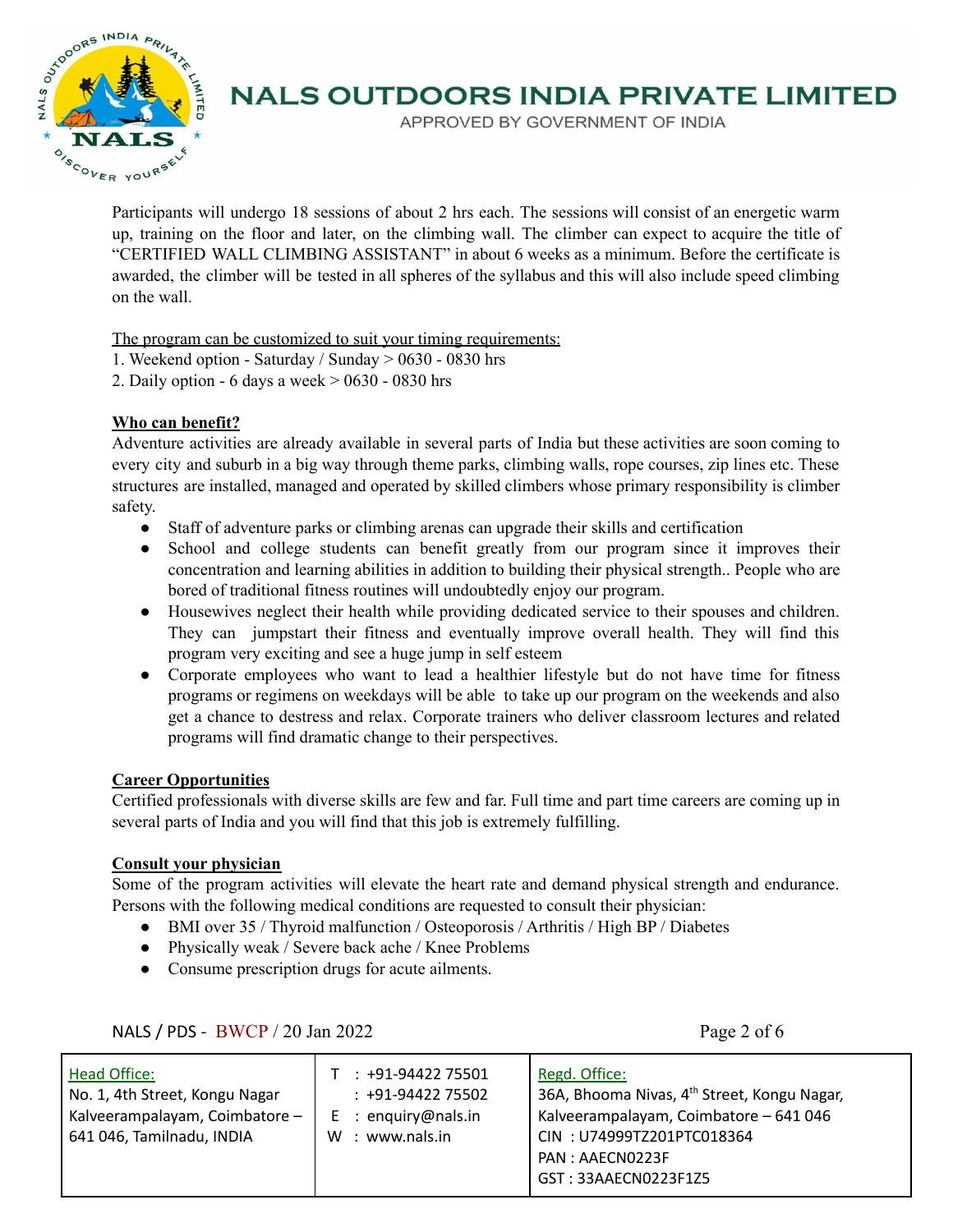

APPROVED BY GOVERNMENT OF INDIA

#### **General Terms and Conditions**

#### **PAYMENT TERMS**

- 1. Payment Mode:
	- a. Direct Deposit, Wire transfer, NEFT / RTGS / Draft or Multi city cheque payable at Coimbatore b. NALS Bank account details:
		- i. A/c No. 32586375634 / State Bank of India, RS Puram Branch, Coimbatore 641002, India
		- ii. IFSC : SBIN0003061
		- iii. SWIFT Code (for overseas transfers) : SBININBB451 (or) SBININBB294
- 2. Currency for payment is Indian Rupee / refund, if any, in Indian currency.

#### **CANCELLATION POLICY**

If participant leaves or cancels the program for any reason, the following charges will apply:

- 1. More than 30 days prior to commencement of program Rs. 1,000
- 2. 15-30 days prior to commencement of program 15%
- 3. 8-14 days prior to commencement of program 30%
- 4. Less than 7 days to commencement of program 100%

Very rarely, NALS may be forced to cancel a program due to *force majeure* (inclement weather, unsafe terrain, or any natural calamity). Also, third party actions (cancellation of transport like trains and buses, riots etc) may lead to sudden disruption of program or even cancellation. In such circumstances, NALS will not be obliged to make any refund.

#### **PARTICIPANT BEHAVIOUR AND DISCIPLINE**

NALS will expel any participant who exhibits behaviour that is unsafe, indecent and distracts the mission of the program. Consumption or being under the influence of alcohol, illegal drugs and substances, theft or misuse of property, intentional damage to NALS' property, poor upkeep of program timings, lack of motivation, harassment of fellow participants are examples of behaviour that lead to expulsion. No refund will be paid in case of expulsion. Also, if the participant chooses to leave the program, for whatever reason, no refund will be paid.

#### **RISK AWARENESS**

Trekking, Mountaineering and any outdoor activity carry serious risks and hazards due to various factors. Climbing can put enormous pressure on the upper body muscular and skeletal systems and one should take adequate precautions in strengthening these. Further, climbing requires high fitness and endurance levels and participants must make themselves aware of their physical and mental limits. Please consult your physician to make sure you can participate in vigorous outdoor activity, especially if you have heart disease, blood pressure or other such conditions.

All adult participants are required to sign a risk declaration as part of the registration process. In case of minor participants, parental consent and signature are mandatory for participation in our programs. This process can also be completed online.

#### **NALS CLIMBING CERTIFICATION & LEVELS**

NALS / PDS - BWCP / 20 Jan 2022 Page 3 of 6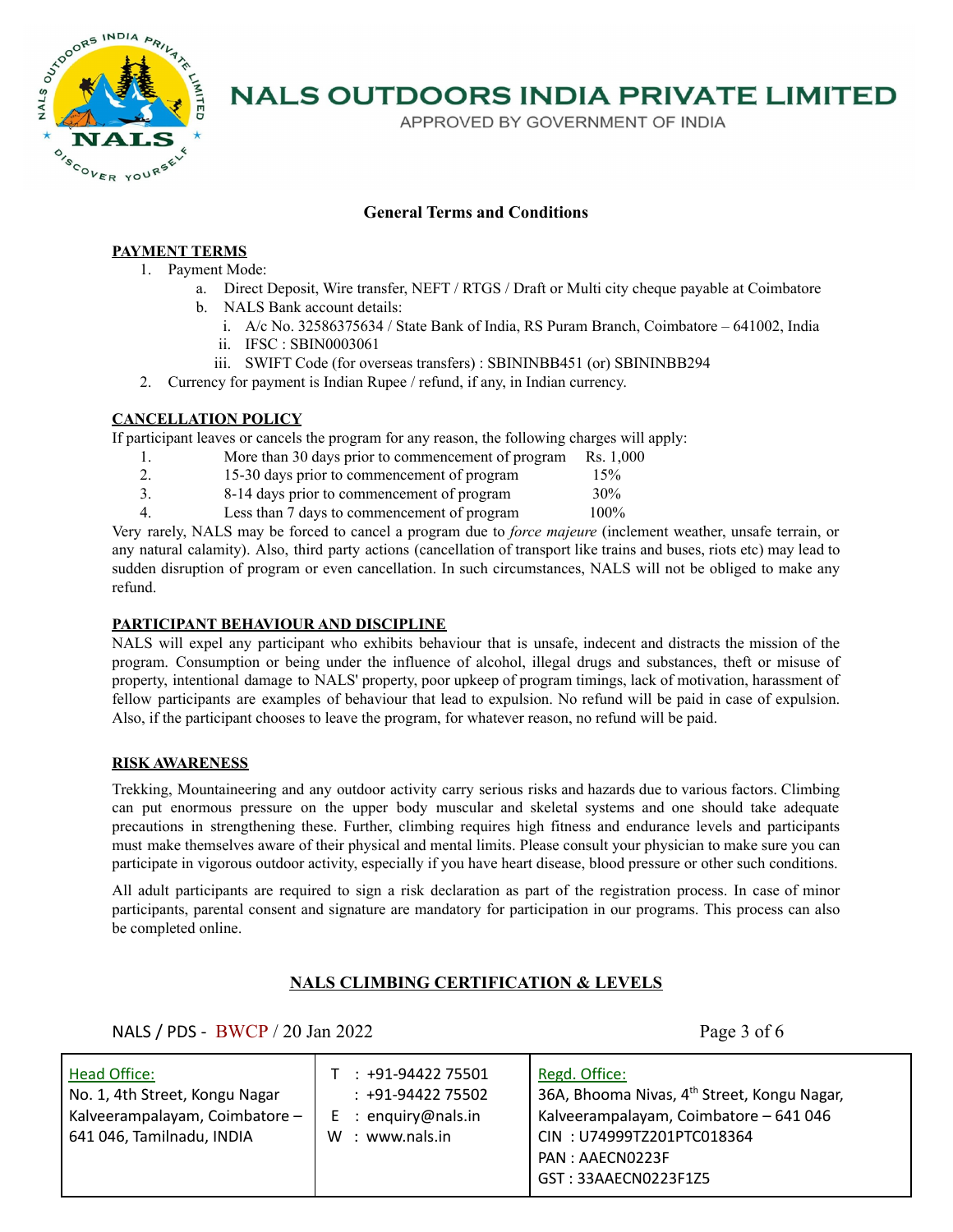

APPROVED BY GOVERNMENT OF INDIA

### Introduction

NALS offers the following programs that will award a certificate as mentioned against each program:

- 1. Basic Rock Climbing Program (BRCP) CERTIFIED BELAYER
- 2. Basic Wall Climbing Program (BWCP) CERTIFIED CLIMBING ASSISTANT
- 3. Advanced Wall Climbing Program (AWCP) CERTIFIED CLIMBING INSTRUCTOR

## **CERTIFIED BELAYER - LEVEL 1**

- 1. Belaying is the fundamental skill to become a climber and a belayer performs the key role of keeping the climber safe from a fall and injury.
- 2. A belayer is expected to know the following:
	- a. Identifying a strong anchor and various hazards in the climb
	- b. Equipment selection based on the activity in hand
	- c. Set-up base and execute the belay safely
- 3. A certified belayer is not expected to know the following:
	- a. Lead Climbing
	- b. Provide motivational and skill lectures to climbers
	- c. Route setting on a climbing wall
- 4. Syllabus for the program leading to the title **"CERTIFIED BELAYER"**
	- a. Ropes, knots and hitches
	- b. Ropes and equipment care and maintenance
	- c. Understanding equipment, strength and use of each
	- d. Anchor and belay techniques natural and artificial
	- e. Setting up belay and support a climber direct and indirect belays
	- f. Rappelling setting up anchor and belay
	- g. Fitness and health
	- h. Introduction to wall climbing

## **CERTIFIED WALL CLIMBING ASSISTANT - LEVEL 2**

NALS  $/$  PDS - BWCP  $/$  20 Jan 2022 Page 4 of 6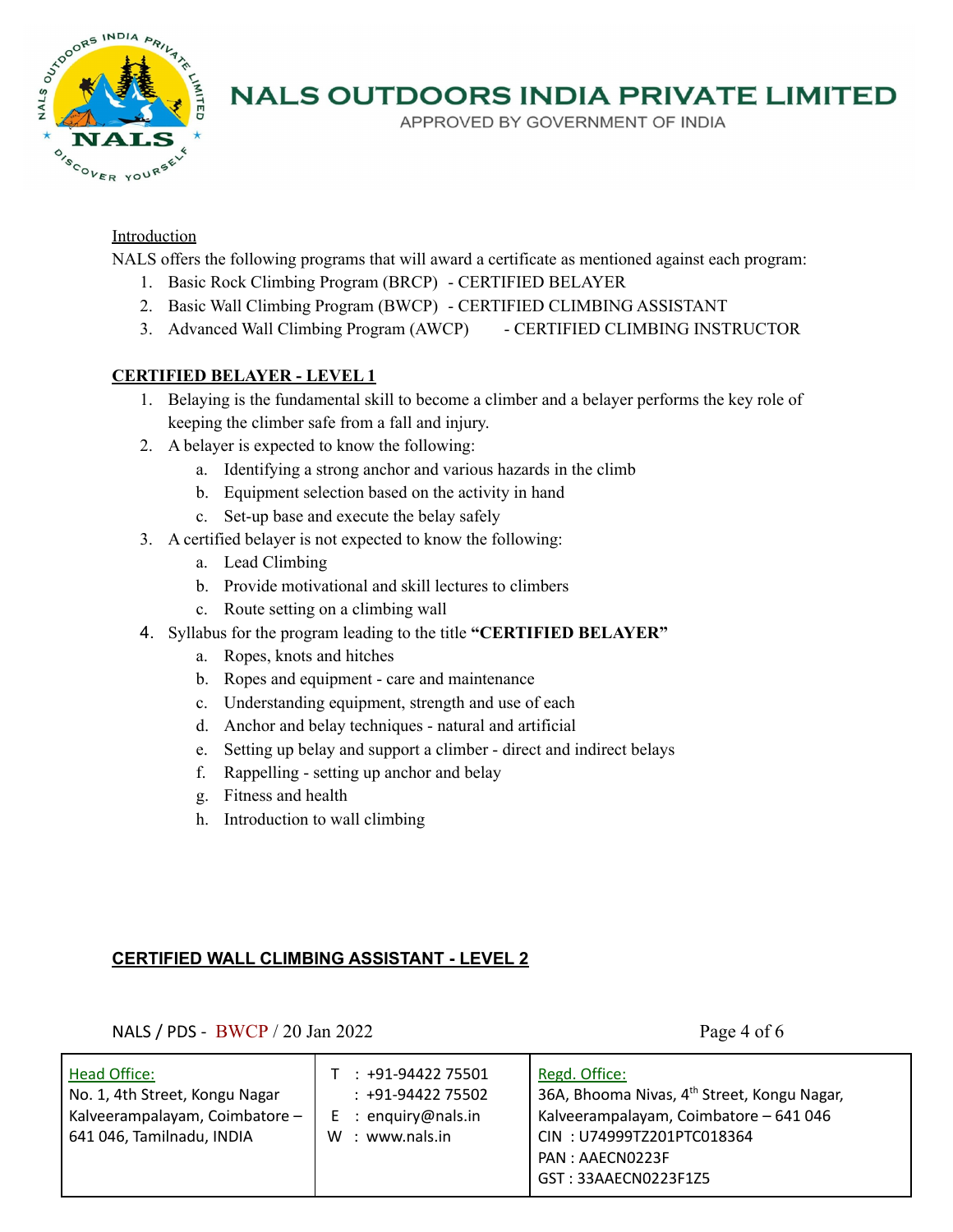

APPROVED BY GOVERNMENT OF INDIA

- 1. After successful completion of the BRCP program (with Grade A) leading to the title of CERTIFIED BELAYER, the climber may upgrade his skills in Wall Climbing and climber management
- 2. A Certified Climbing Assistant is expected to know the following (in addition to the items of CERTIFIED BELAYER):
	- a. Guide a beginner to put on personal protective equipment harness, helmet etc
	- b. Guide a beginner to take first steps on the climbing wall with basic safety briefing and climbing techniques
	- c. Use of diverse safety equipment
		- i. Goblin, tubular, various harnesses
		- ii. Rope stretcher and man carry with rope coil
		- iii. Other types of rope coiling
	- d. Understand wall climbing, routes, inspection and maintenance of holds and anchors
	- e. Use of auto belay climbing with auto belay, mounting and dismounting of auto belay devices
- 3. A certified climbing assistant is not expected to know the following:
	- a. Lead Climbing
	- b. Provide motivational and skill lectures to climbers
	- c. Route setting on a climbing wall
- 4. Syllabus for the program leading to the title **"CERTIFIED WALL CLIMBING ASSISTANT"**
	- a. Review of Ropes, knots and hitches and belay systems
	- b. Wall Climbing route, holds, inspection and maintenance procedures
	- c. Setting up top anchor and climbing rope on a wall
	- d. Wall Climbing practise and timing
	- e. Wall Climbing with auto belay
	- f. Guide beginners towards wall climbing
	- g. Stretcher making with ropes / climber's coil

## NALS / PDS - BWCP / 20 Jan 2022 Page 5 of 6